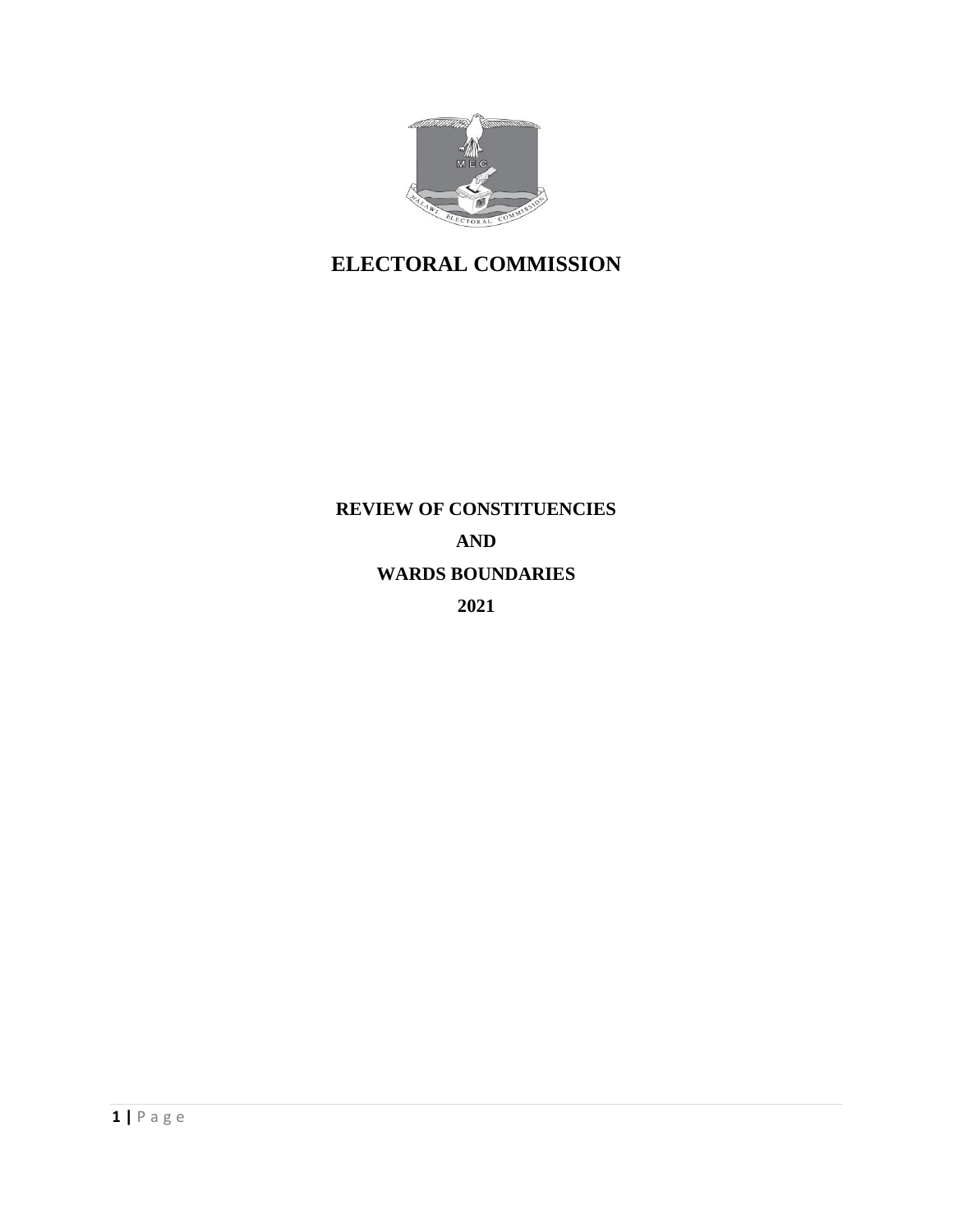# **CONTENTS**

| $\mathbf{1}$ . |      |  |
|----------------|------|--|
| 2.             |      |  |
|                | 2.2. |  |
|                | 2.3. |  |
| $\mathcal{E}$  |      |  |
|                | 3.1. |  |
|                | 3.2. |  |
|                | 3.3. |  |
|                | 3.4. |  |
|                | 3.5. |  |
|                | 3.6. |  |
|                | 3.7. |  |
|                | 3.8. |  |
| $\mathbf{4}$ . |      |  |
| 5 <sub>1</sub> |      |  |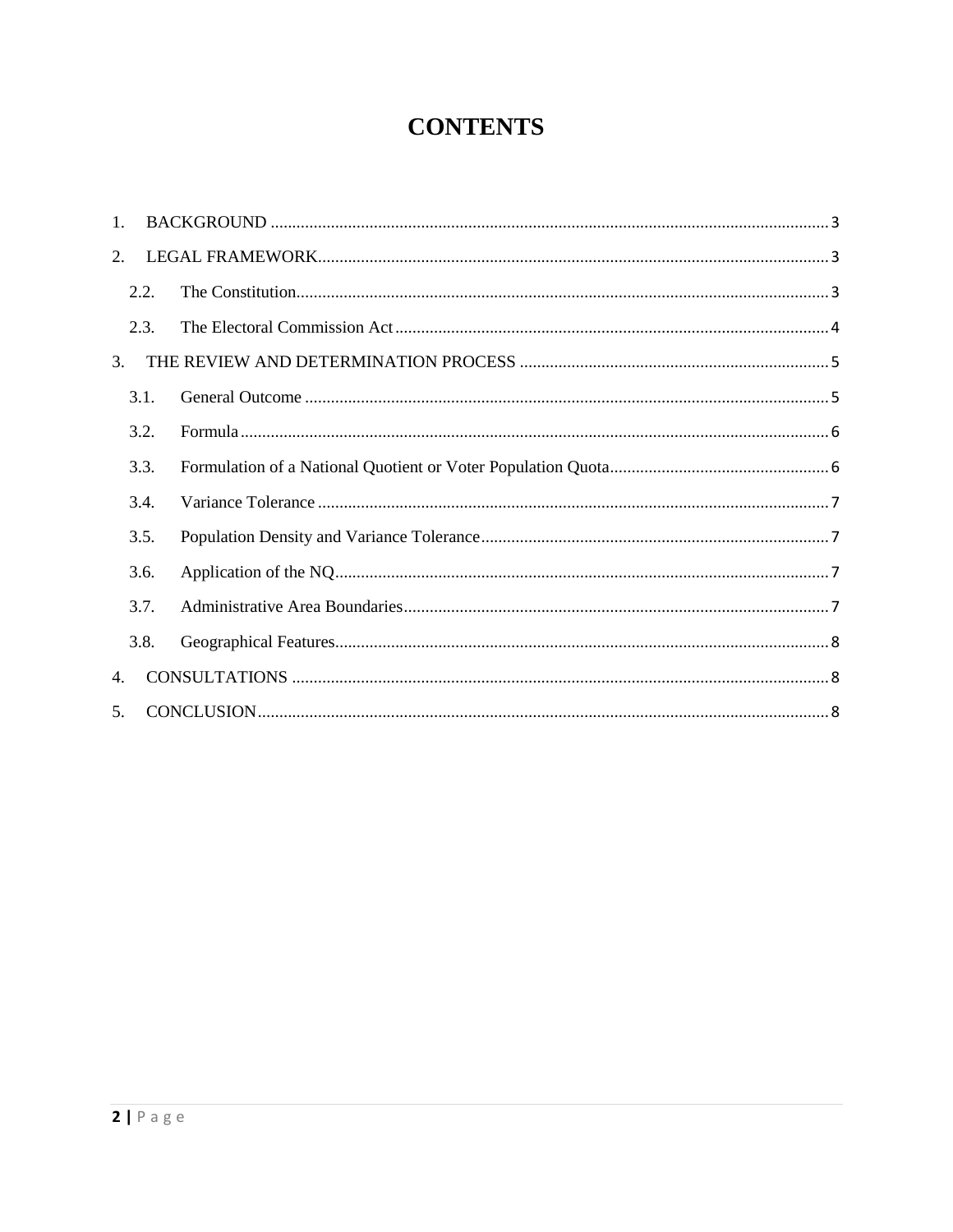#### **REVIEW OF CONSTITUENCIES AND WARDS BOUNDARIES**

#### <span id="page-2-0"></span>1. **BACKGROUND**

- 1.1. The Electoral Commission ("the Commission") is mandated by the Constitution of the Republic of Malawi (the Constitution) to, among other things, determine and review constituency and ward boundaries at intervals of not more than five years<sup>1</sup>. The last comprehensive review was conducted in 1998. there were no review exercises before the 2004, 2009, 2014 and 2019 general elections, hence no corrective measures on the disparities across wards and constituencies. The Commission has now embarked on such a review.
- 1.2. The primary factor of consideration for review of constituencies and wards is that constituencies and wards should contain *approximately* equal numbers of voters eligible to register.

#### <span id="page-2-1"></span>2. **LEGAL FRAMEWORK**

- 2.1. The Commission's mandate to determine and review constituencies and ward boundaries is set by law under the Constitution and the Electoral Commission Act.
- <span id="page-2-2"></span>2.2. **The Constitution**

 $\overline{\phantom{a}}$ 

 $1$  Section 76 (2) (a) and (b) of the Constitution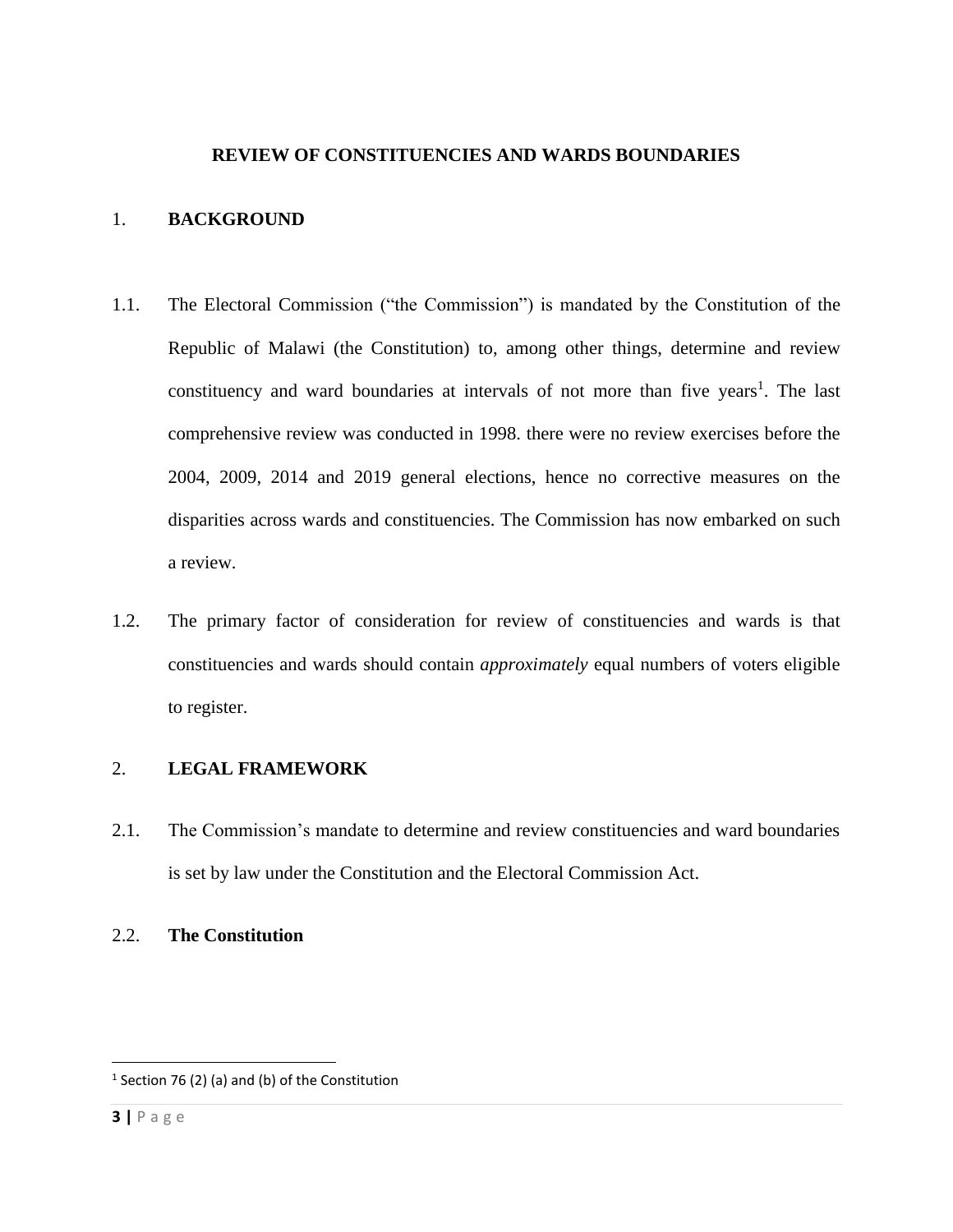2.2.1. Section 76 (2) (a) and (b) of the Constitution makes provision for this mandate and sets the parameters within which this mandate is to be exercised. Section 76  $(2)$  (a) and (b) reads:

"The duties and functions of the Electoral Commission shall include-

- (a) To determine constituency boundaries impartially on the basis of insuring that constituencies contain approximately equal numbers of voters eligible to register, subject only to consideration of:
	- (i) Population density
	- (ii) Ease of communication; and
	- (iii) Geographical features and existing administrative boundaries
- (b) To review existing constituency boundaries at intervals of not more than five years and alter them in accordance with the principles laid down in subsection (2) (a) above.

# <span id="page-3-0"></span>2.3. **The Electoral Commission Act**

- 2.3.1. The Electoral Commission compliments and amplifies the roles and functions of the Commission. In relation to determination and review of constituency and ward boundaries, The Electoral Commissions Act Section 8 (1) (a) (b) and (c) sets the minimum of maximum number of wards per city or town council. This is as follows:
	- (i) In the case of City of Blantyre, the total number of wards shall not exceed thirty;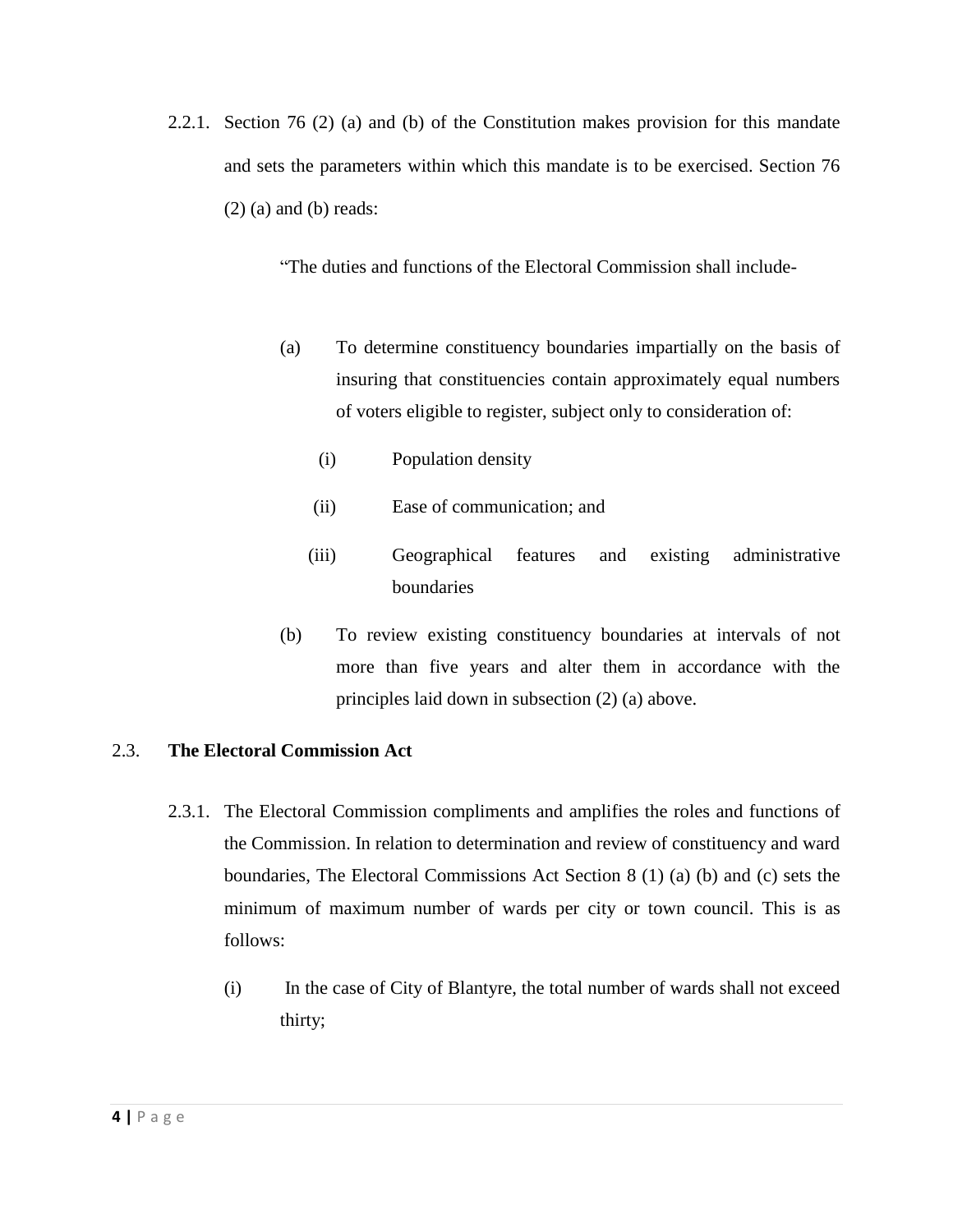- (ii) In the case of the City of Lilongwe, the total number of wards shall not exceed thirty;
- (iii) In the case of the City of Mzuzu, the total number of wards shall not exceed fifteen;
- (iv) In the case of City of the City of Zomba, the total number of wards shall not exceed ten;
- (v) In the case of Kasungu Municipal Council, the total number of wards shall not exceed ten;
- (vi) In the case of Luchenza Municipal Council, the total number of wards shall not exceed eight;
- (vii) In the case of Mangochi Town Council, the total number of wards shall not exceed Ten; and
- (viii) In all other cases, the number of wards shall not exceed two 2 for each parliamentary constituency,
- 2.3.2. The Electoral Commission Act also says that the Commission must ensure that ward boundaries do not cross local authority boundaries

# <span id="page-4-0"></span>3. **THE REVIEW AND DETERMINATION PROCESS**

# <span id="page-4-1"></span>3.1. **General Outcome**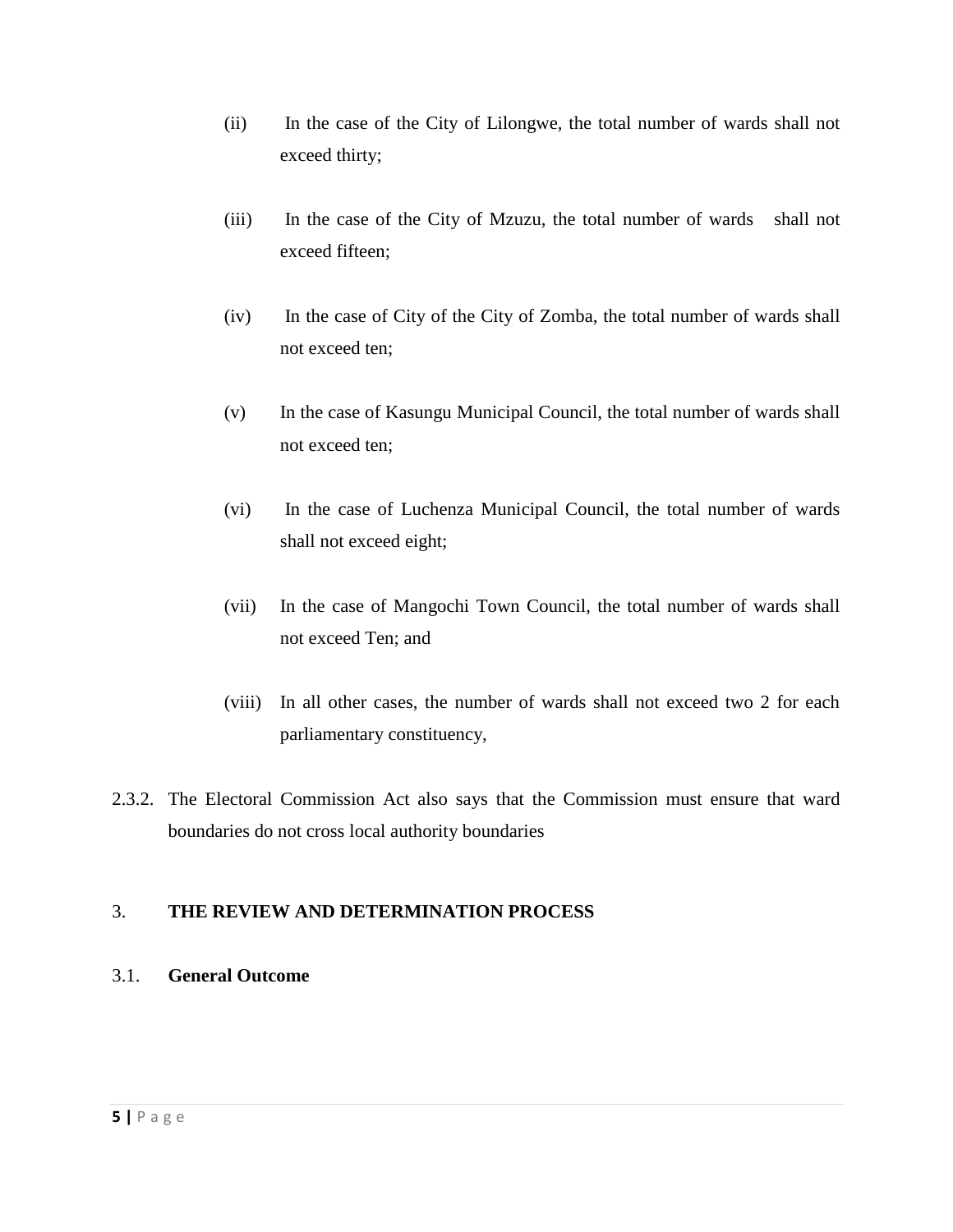3.1.1. The number of seats in the National Assembly will not be reduced. However, in accordance with the formula and in consideration of the factors provided by law, the constituency boundaries may be reviewed and altered.

## <span id="page-5-0"></span>3.2. **Formula**

3.2.1. The determination and review of the boundaries will not be arbitrary. The Commission will apply a standard formula throughout the country. The formula is based on the factors listed under section 76 (2) (a) of the Constitution.

#### <span id="page-5-1"></span>3.3. **Formulation of a National Quotient or Voter Population Quota**

- 3.3.1. The review of the boundaries will be based on a National Quotient (the "NQ"). The formulation of the NQ is based on the constitutional requirement that boundaries must be determined *impartially* based on ensuring that constituencies must contain approximately equal number of voters eligible to register.
- 3.3.2. The NQ has been formulated by dividing the total number of voters eligible to register by the current number of seats in the National Assembly. The total number of voters eligible to register has been based on the National Statistics Office projections for the year 2025. Therefore, the NQ is equal to the number of people eligible to register to vote divided by 193. In terms of Section 76 (2) (a) of the Constitution each constituency is supposed to have approximately equal number of people eligible to register to vote.
- 3.3.3. The NQ will be the primary factor of consideration.
- 3.3.4. The number of eligible voters per local authority (City, town, municipal or district council) will then divided by the NQ to come up with the number of seats and a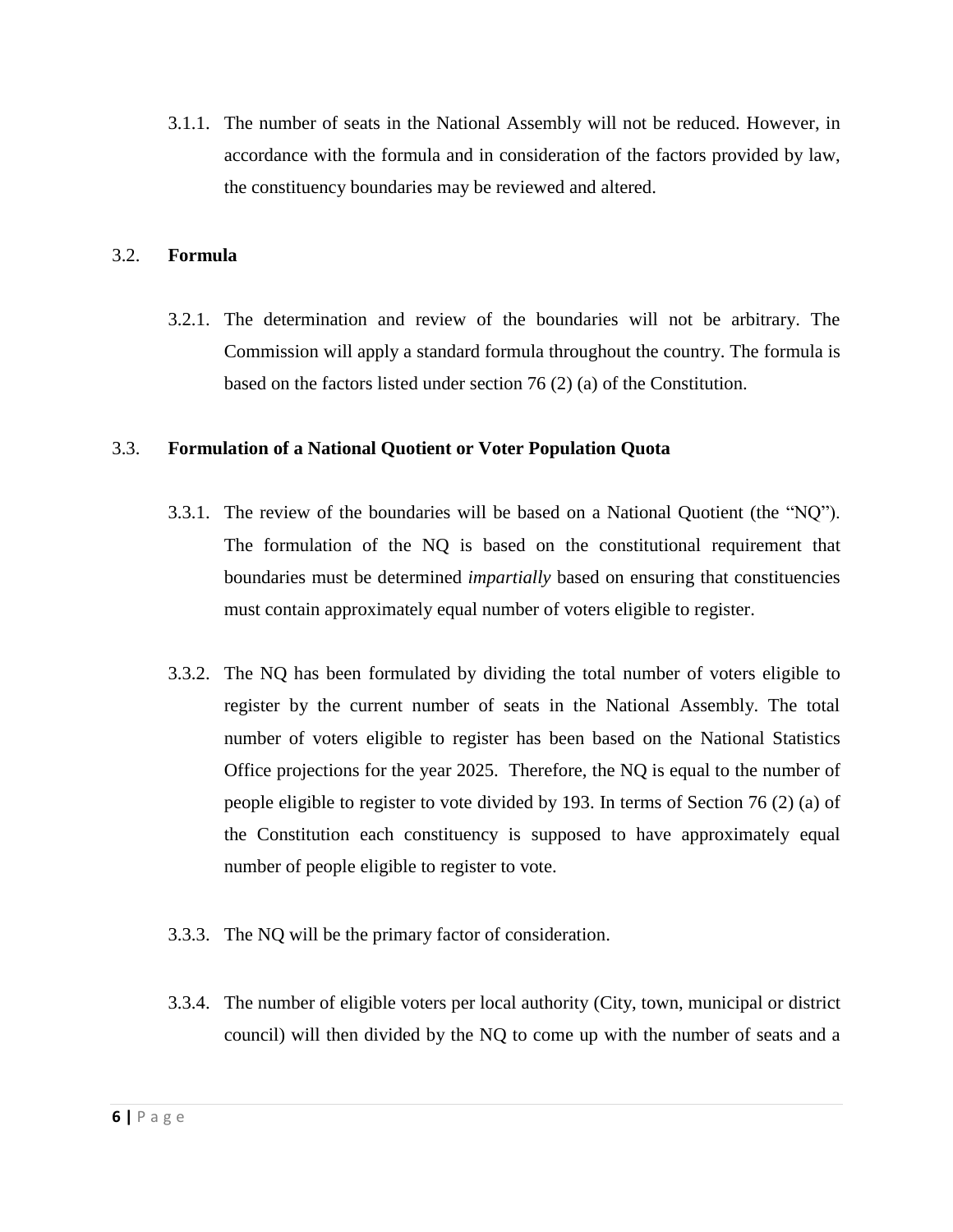remainder of more than 0.5 will be considered as a whole constituency to the number of constituencies in the council.

## <span id="page-6-0"></span>3.4. **Variance Tolerance**

3.4.1. The NQ as a primary factor will be applied subject to the other factors listed under section 76 $(2)$  (a) (i) (ii) and (iii).

## 3.4.2. These are:

- (a) population density;
- (b) ease of communication;
- (c) geographical features; and
- (d) existing administrative boundaries.
- 3.4.3. The natural consequence is that it is not possible for all constituencies to be equal in terms of population and land size. To resolve this phenomenon, the Commission will allow a variance of a percentage to be determined. This allowance has been termed as Variance Tolerance("VT"). The variance tolerance will result in having some constituencies being bigger than others.

#### <span id="page-6-1"></span>3.5. **Population Density and Variance Tolerance**

3.5.1. The application of the NQ will be subject to the population density of the area under review.

# <span id="page-6-2"></span>3.6. **Application of the NQ**

3.6.1. The NQ and the VT will be applied strictly in all councils, and this may result in the altering of the existing constituency boundaries.

#### <span id="page-6-3"></span>3.7. **Administrative Area Boundaries**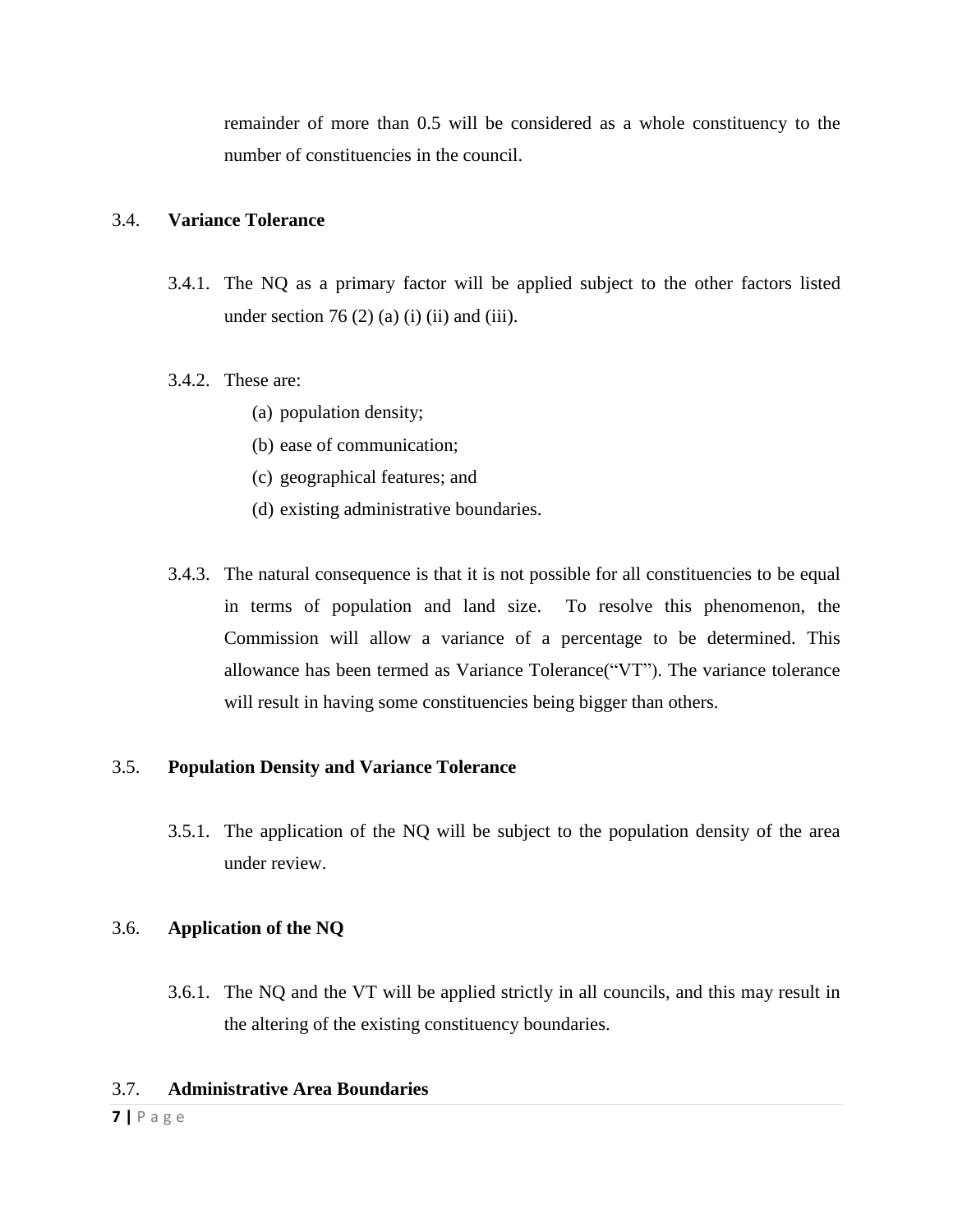3.7.1. In instances where a seat did not exist in a town or municipal authority and the formula gives a result of less than 0.5, a seat will still be created and provided since each local authority is a recognized administrative boundary.

#### <span id="page-7-0"></span>3.8. **Geographical Features**

3.8.1. The geographical features of the areas will be mainly considered as convenient boundaries of the Constituencies and Wards.

#### <span id="page-7-1"></span>4. **CONSULTATIONS**

4.1. The Commission will hold consultative meetings and will receive oral and written submissions from stakeholders on how the boundaries are to be reviewed. Based on the submissions and in consultation with stakeholders, the boundaries and the respective names of the constituencies will be agreed upon.

#### <span id="page-7-2"></span>5. **CONCLUSION**

- 5.1. The existing boundaries may be re-aligned, altered and new boundaries will be drawn.
- 5.2. If new constituencies are created, they will be given names after consultations with the constituents.
- 5.3. The administrative boundaries will be restricted to local authorities. Traditional Authority boundaries will not qualify as administrative boundaries for purposes of this process.
- 5.4. The review of constituency and ward boundaries, depending on the population and tolerance, could be a combination of several traditional authorities forming one